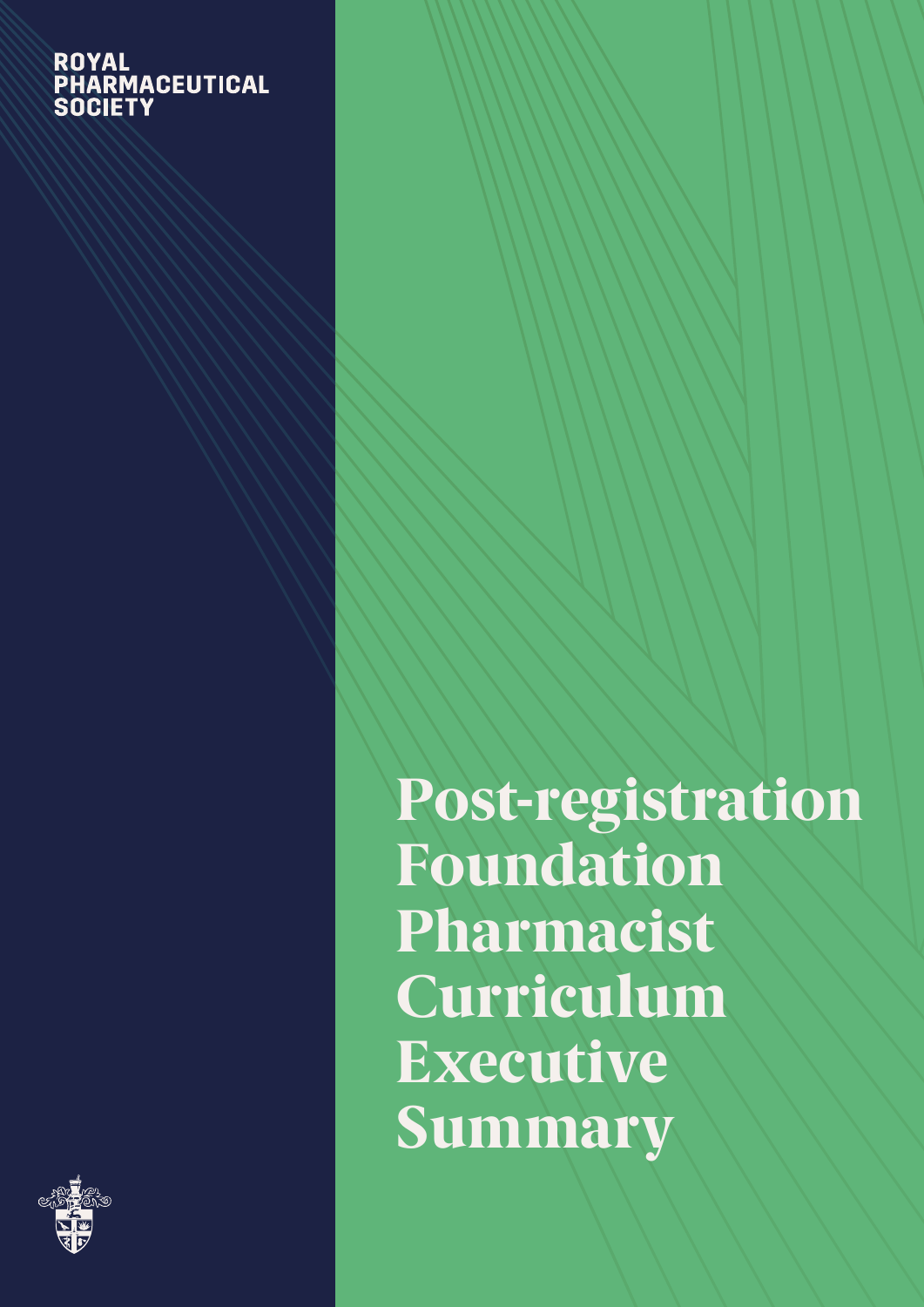## 1 What is the Post-registration Foundation Pharmacist curriculum?



- Structured **continuum of practice** for post-registration pharmacists
- Sets out expected outcomes for the early post-registration period and can be used to develop training programmes
- Develops the capabilities to meet the current and future NHS needs and deliver improved patient care
- Develops portable workforce

The curriculum is underpinned by the [RPS](https://www.rpharms.com/Portals/0/RPS%20document%20library/Open%20access/Foundation/RPS%20Foundation%20Pharmacy%20Framework.pdf?ver=2019-11-13-134125-950)  [Foundation Pharmacist Framework \(2019\)](https://www.rpharms.com/Portals/0/RPS%20document%20library/Open%20access/Foundation/RPS%20Foundation%20Pharmacy%20Framework.pdf?ver=2019-11-13-134125-950) which was produced from an evidence based role analysis of the current and future roles (until 2023) of post-registration foundation pharmacists practising in all sectors across the UK.

The curriculum includes independent prescribing to reflect the core changes in pharmacist practice which are included in the new GPhC initial education and training standards, and develops leadership, management, education and research capabilities. It bridges the period until the new initial education and training standards have been fully implemented, offering a structured pathway for newly qualified pharmacists. The content of the curriculum will be revised to keep pace with these changes. It will support pharmacists to develop the skillset to progress to RPS advanced practice credentialing pathways.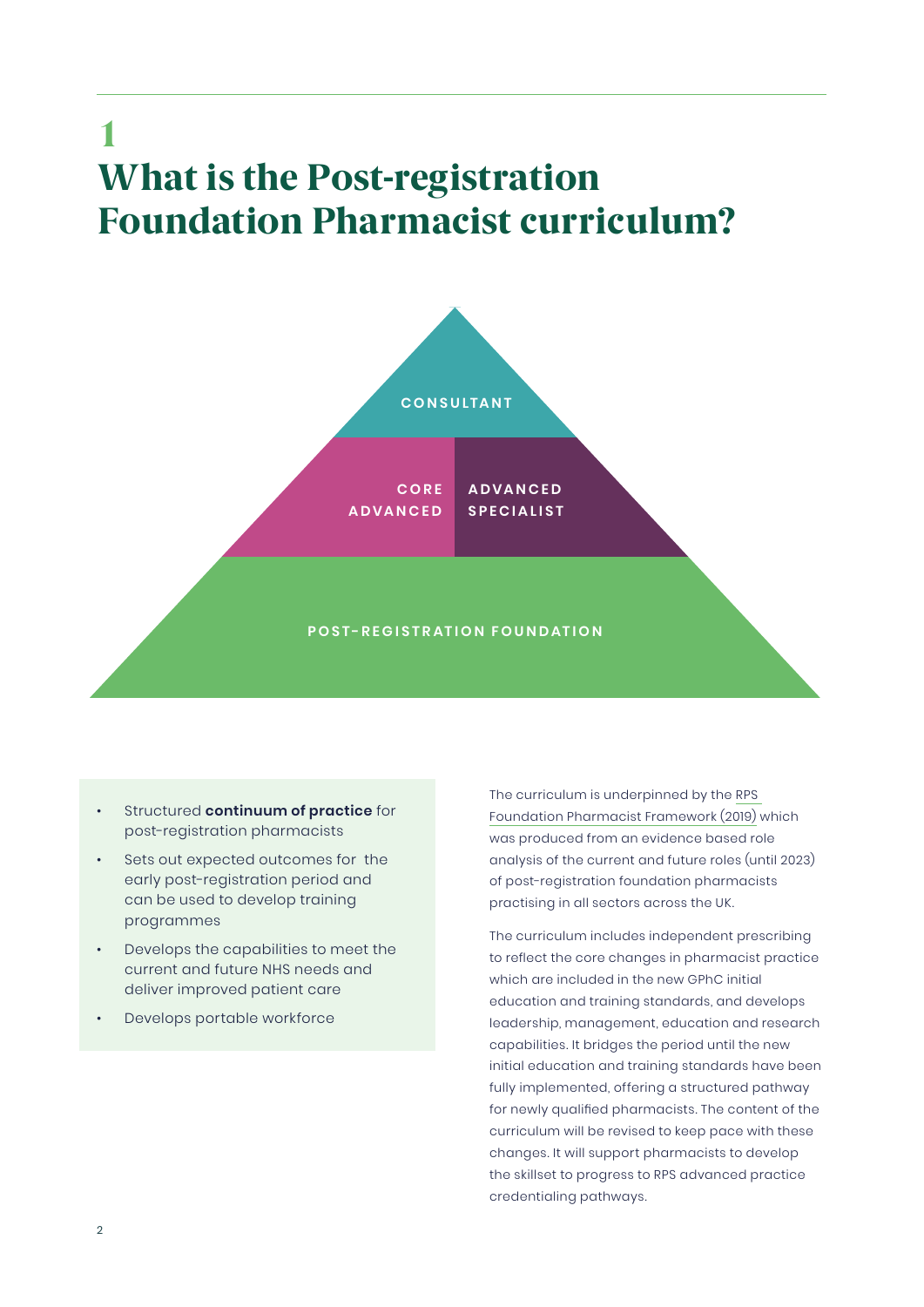## 2 How is the curriculum learning structured?

The curriculum **outcomes** are based on the [RPS](https://www.rpharms.com/Portals/0/RPS%20document%20library/Open%20access/Foundation/RPS%20Foundation%20Pharmacy%20Framework.pdf?ver=2019-11-13-134125-950)  [Foundation Pharmacist Framework](https://www.rpharms.com/Portals/0/RPS%20document%20library/Open%20access/Foundation/RPS%20Foundation%20Pharmacy%20Framework.pdf?ver=2019-11-13-134125-950) and have been structured into five common domains, mirroring the domain structure of the new GPhC initial education and training standards and the RPS advanced and consultant level curricula. These also align closely to multiprofessional frameworks.

The outcomes are accompanied by **descriptors** which articulate the level and breadth of performance required, making the development pathway in each domain explicit from postregistration foundation to advanced and consultant level practice.

The curriculum also defines the **core clinical assessment skills** in which post-registration foundation pharmacists must become competent by the end of their training. The skills included are those used most frequently in clinical practice and support identifying an acutely unwell or deteriorating person.

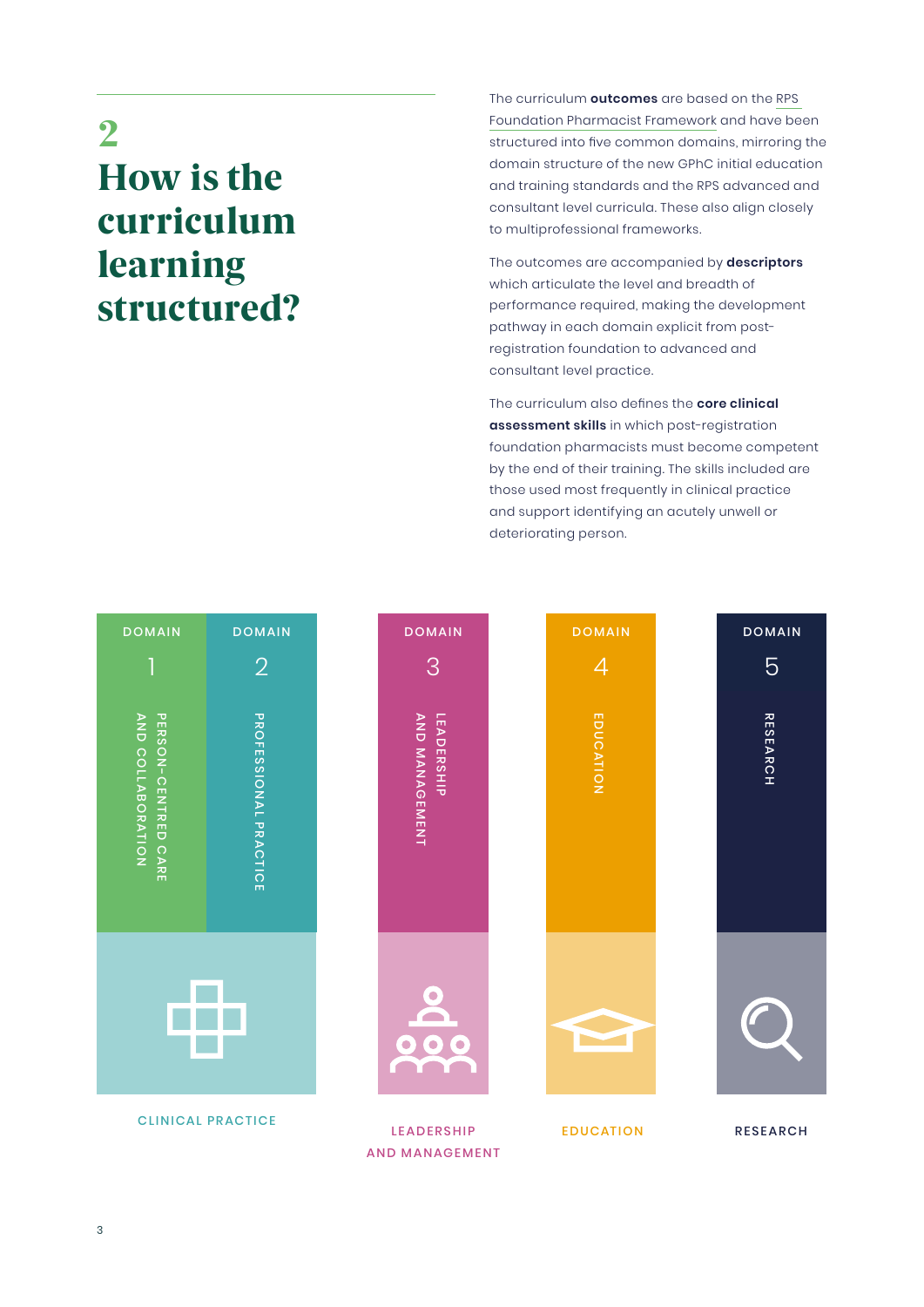3 How can training against the curriculum be delivered?

The curriculum has been designed to offer significant flexibility to employers, educational commissioners, higher education institutions and other training providers in how learning and training is delivered. Importantly, training programmes will always need to include a GPhCaccredited higher education institution to deliver the independent prescribing training elements. Examples of how the curriculum could be delivered include, but are not limited to:

- Nationally, regionally or locally commissioned training programmes
- Employer led training programmes
- Training providers design and market their own programmes to meet the curriculum requirements
- Individuals using the curriculum to create their own development pathway

The two overarching models for education and training provision relating to the prescribing and non-prescribing related outcomes are described below. The RPS will not deliver formal education and training programmes against the curriculum outcomes for either model; this will be delivered by training providers, including GPhC-accredited independent prescribing providers, and/or vocationally.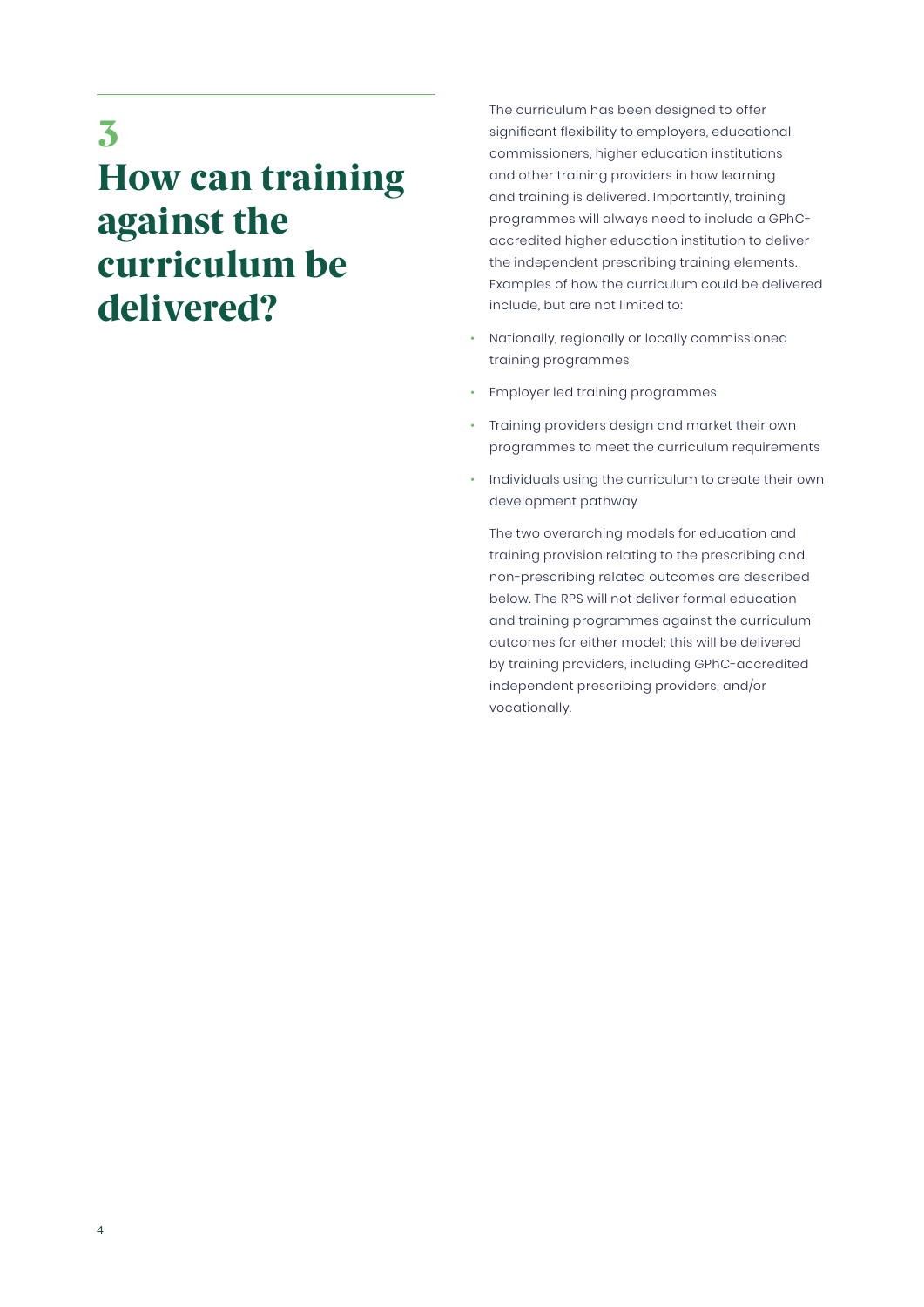- An **integrated** training programme: independent prescribing and non- independent prescribing content is integrated into a single programme aligned to the curriculum outcomes. The higher education institution delivering the independent prescribing (+/- non independent prescribing) content and RPS work collaboratively and undertake a joint end-of-programme portfolio assessment (subject to GPhC approval), simultaneously awarding independent prescribing certification and an end-ofprogramme credential.
- A **modular** training programme: independent prescribing content is delivered through a discrete independent prescribing course offered by an accredited higher education institution provider, leading to independent prescribing certification by the higher education institution. Non-independent prescribing content is delivered through other formal and/or vocational learning experiences. RPS undertake an end-of-programme portfolio assessment and award end-of-programme credential; separate independent prescribing certification recognised through accreditation of prior certified learning.

|                                                         | <b>INTEGRATED</b>                                                                                                                                                                | <b>MODULAR</b>                                                                                                                                                                             |
|---------------------------------------------------------|----------------------------------------------------------------------------------------------------------------------------------------------------------------------------------|--------------------------------------------------------------------------------------------------------------------------------------------------------------------------------------------|
| Curriculum                                              | RPS post-registration foundation outcomes                                                                                                                                        | RPS post-registration foundation outcomes                                                                                                                                                  |
| <b>Education and training</b><br>provision              | Prescribing and non-prescribing<br>elements integrated throughout the<br>training programme<br>Delivered by higher education institution/<br>other training providers/vocational | Independent prescribing standalone<br>course + non-prescribing education and<br>training provision<br>Delivered by higher education institution /<br>other training providers / vocational |
| <b>Assessment</b>                                       | Joint RPS/higher education<br>institution assessment                                                                                                                             | Prescribing: higher education<br>institution assessment<br>Non-prescribing: RPS assessment                                                                                                 |
| Award                                                   | Higher education institution awards<br>independent prescribing practice certificate<br>RPS awards Post-registration<br>Foundation credential                                     | Higher education institution awards<br>independent prescribing practice certificate<br>RPS awards Post-registration<br>Foundation credential                                               |
| <b>GPhC independent</b><br>prescribing<br>accreditation | Post-registration foundation pharmacist<br>training programme                                                                                                                    | Standalone independent prescribing course                                                                                                                                                  |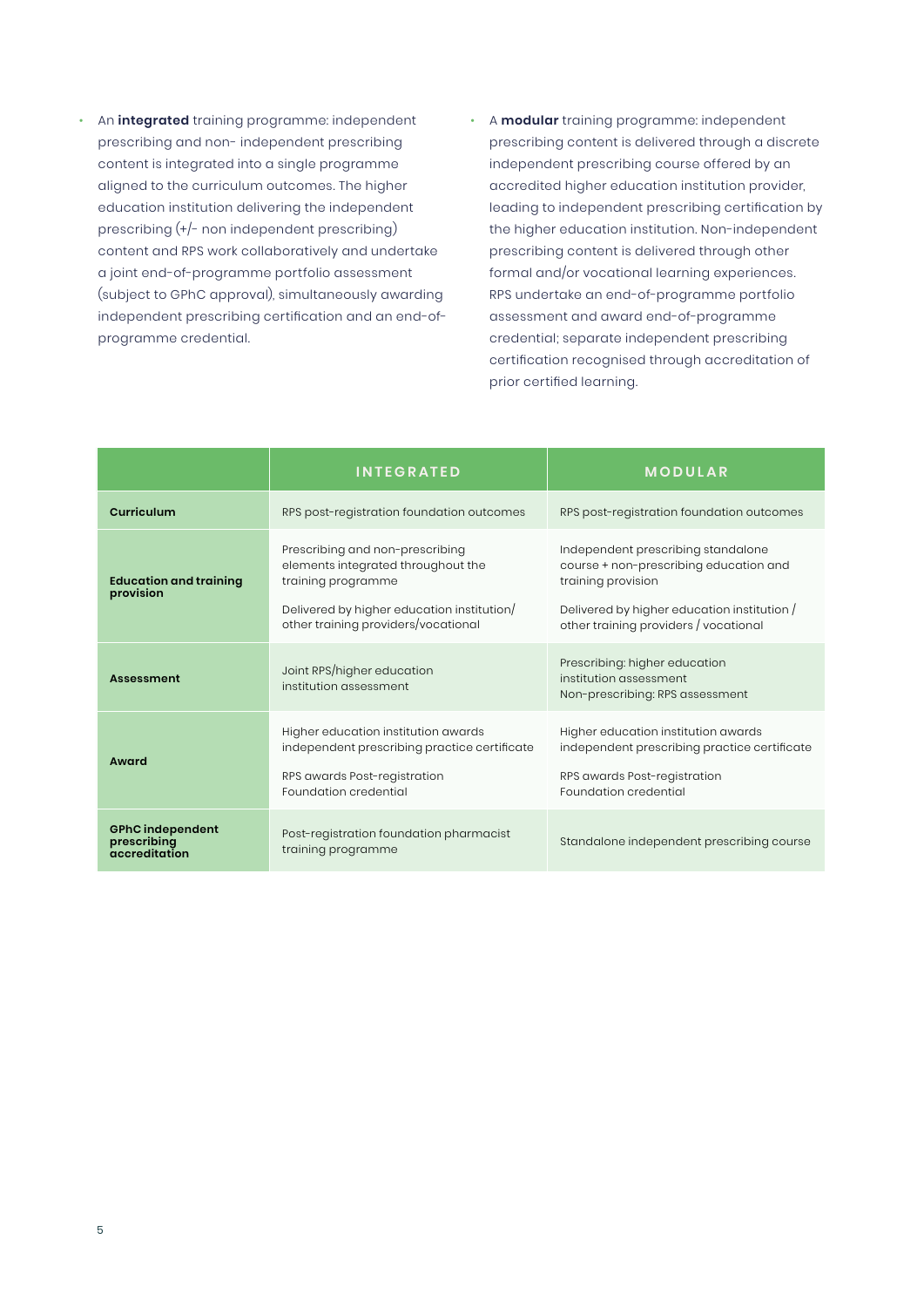4

## What are the key infrastructure recommendations for training programmes?

#### **SUPERVISION**

Learners should be supported by adequate educational and practice supervision including a designated prescribing practitioner for the independent prescribing component.

#### **LEARNING EXPERIENCES**

Learners will need exposure to a variety of formal and vocational learning experiences to demonstrate the curriculum outcomes. This includes the learning requirements for undertaking formal independent prescribing training and to support developing non-clinical capabilities.

#### **E - P O R T F O L I O**

Evidence for the outcomes that will be assessed by the RPS must be in an e-portfolio (RPS e-portfolio or alternative e-portfolio)

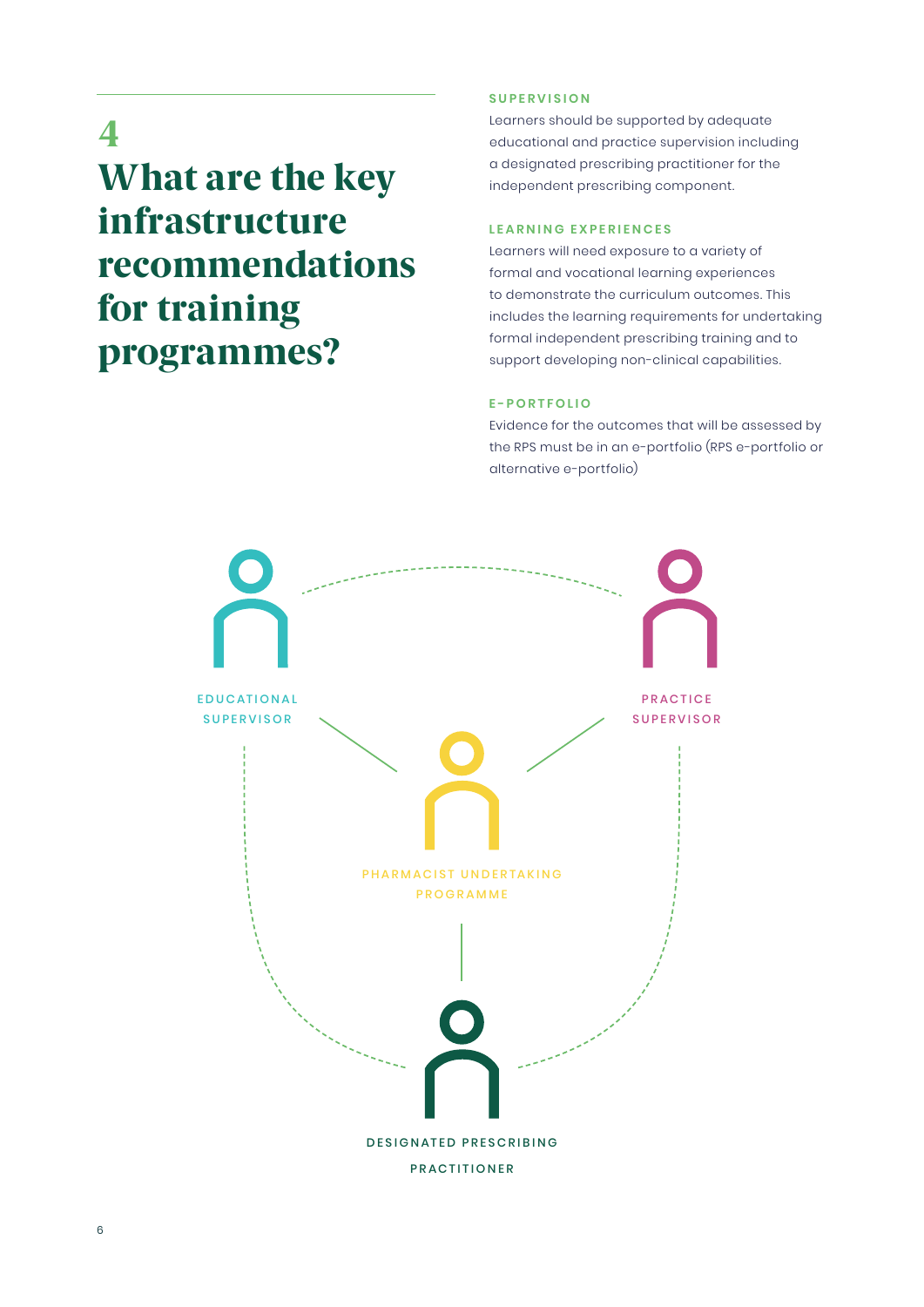## 4 How will the curriculum be assessed?

The assessment strategy will vary depending on the training programme model and is summarised in the diagram below.

The following principles and recommendations apply to the areas of the curriculum that will be assessed by the RPS.

- Our recommended assessment strategy is an evidence based programmatic assessment which builds up an authentic picture of the learner's ability by undertaking multiple low stakes assessments throughout the duration of their training programme.
- Supervised learning events can be used to demonstrate learning and may be undertaken remotely using digital technologies to ensure all learners have sufficient opportunities to undertake assessments.
- The final credentialing decision will be made by a clinical competency committee. Individuals must have demonstrated all of the curriculum outcomes and been awarded (either previously or simultaneously) the Practice Certificate in Independent Prescribing by their higher education institution, before the RPS awards the credential for the wider post-registration foundation pharmacist programme.
- Accreditation of prior certified learning will be awarded for individuals who have completed a standalone independent prescribing course and will be considered for other areas of the curriculum as appropriate.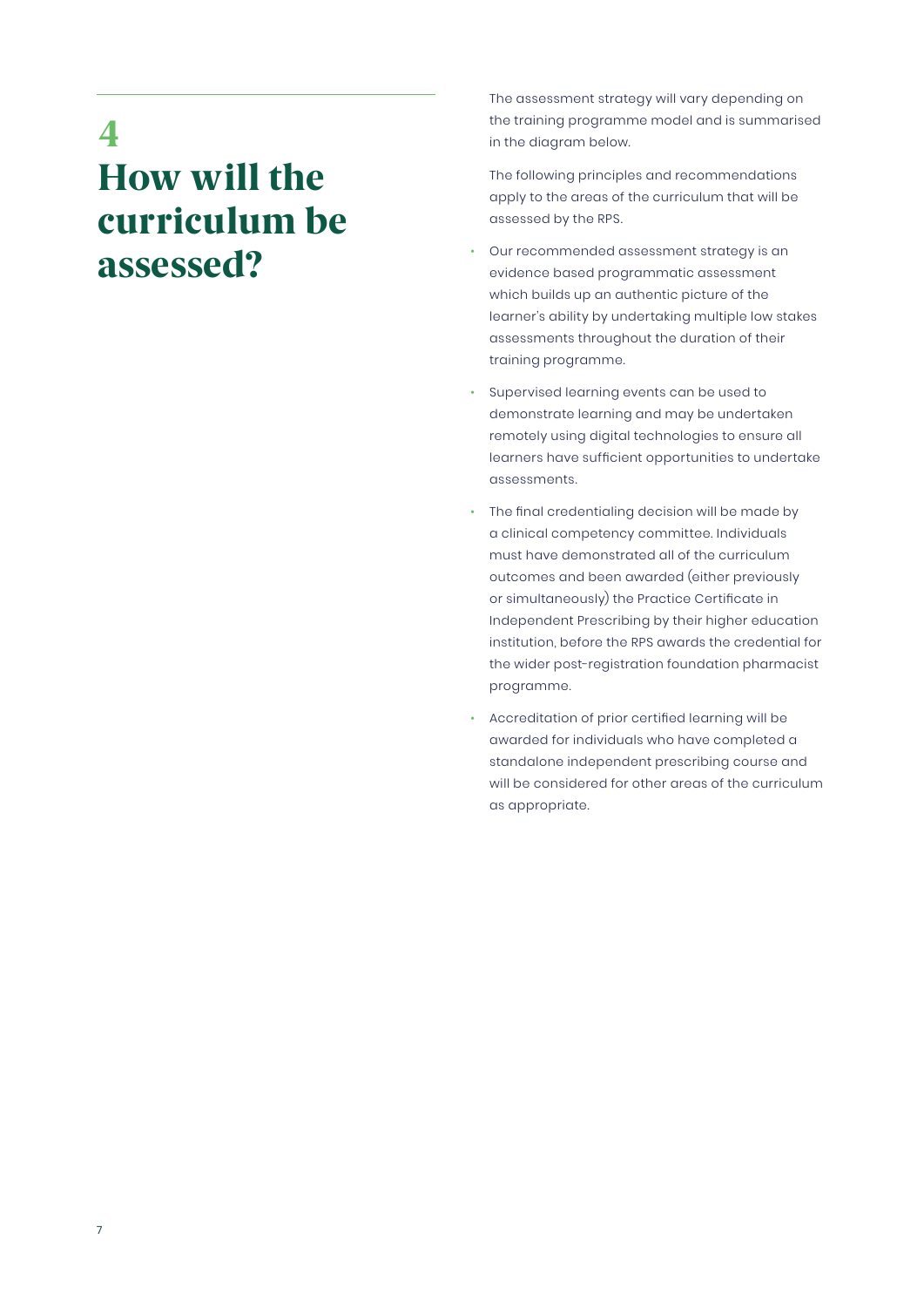